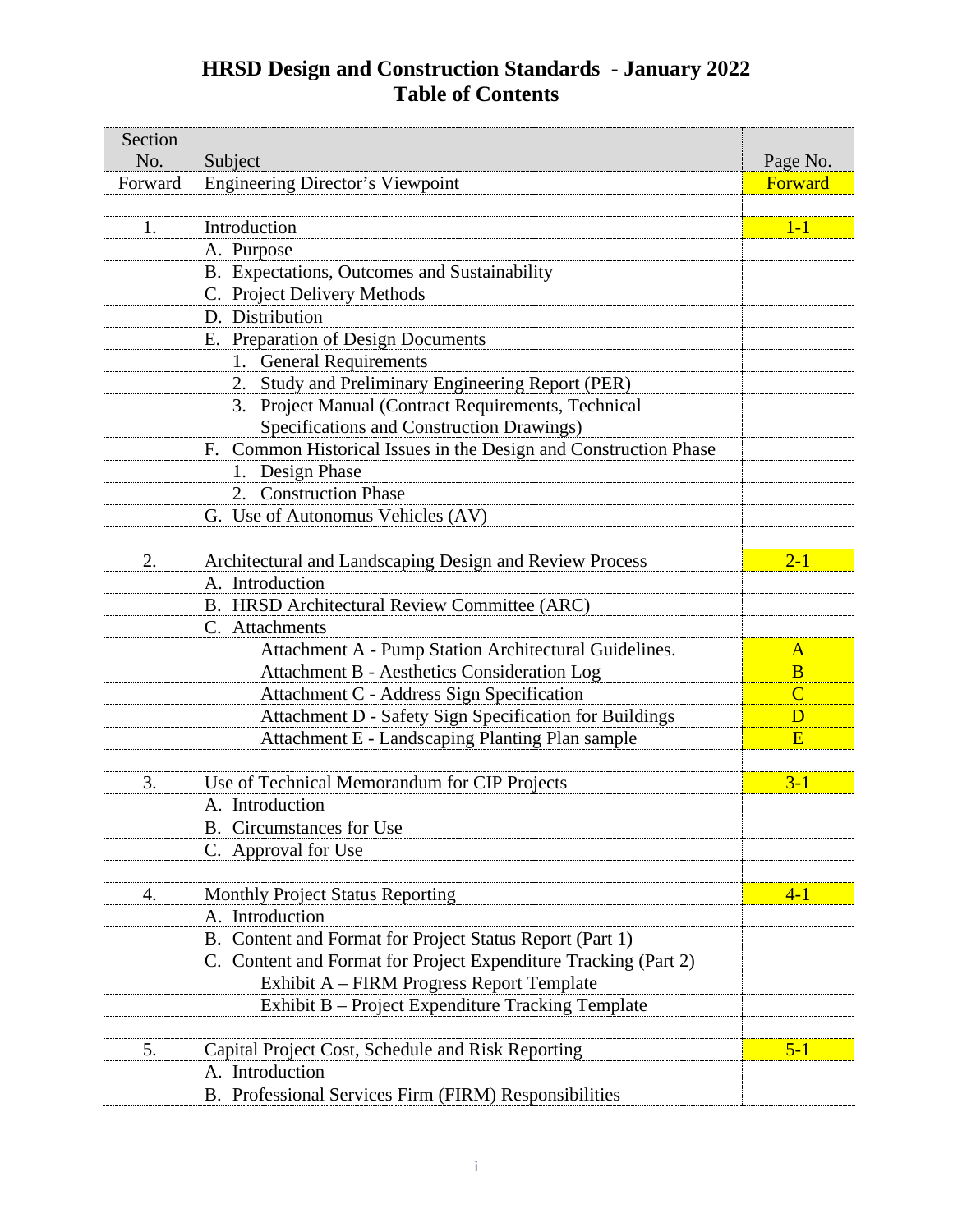| Section<br>No. | Subject                                                       | Page No. |
|----------------|---------------------------------------------------------------|----------|
|                | C. Exhibit A - Project Cost, Schedule and Risk Example Report |          |
|                | D. Exhibit B - OPCC and AACE Classification Report            |          |
|                |                                                               |          |
| 6.             | Drawings, Record Drawings, and Valve Guides                   | $6 - 1$  |
|                | A. Introduction                                               |          |
|                | <b>B.</b> Drawings                                            |          |
|                | C. Record Drawings                                            |          |
|                | D. Bid Documents                                              |          |
|                | E. Valve Guides                                               |          |
|                | Exhibit A: Valve Guide Format and Examples                    |          |
|                |                                                               |          |
| 7.             | HRSD Building Information Model (BIM) Requirements            | $7 - 1$  |
|                | 1.0 Introduction                                              |          |
|                | 2.0 Level of Development (LOD) Tables                         |          |
|                | 3.0 BIM Execution Plan                                        |          |
|                | 4.0 Model File Creation                                       |          |
|                | 5.0 Shared Coordinates                                        |          |
|                | 6.0 Family Creation                                           |          |
|                | 7.0 Shared Parameter File                                     |          |
|                | 8.0 Contract Drawings                                         |          |
|                |                                                               |          |
| 8.             | PER, Design, and Construction Submittal Requirements          | $8 - 1$  |
|                | A. Introduction                                               |          |
|                | <b>B.</b> Requirement for Submittals                          |          |
|                | 1. Format for Digital Files                                   |          |
|                | <b>Seamless AutoCAD Files</b><br>2.                           |          |
|                | 3. Interim Record Drawings                                    |          |
|                | 4. Interim Valve Guides                                       |          |
|                | 5. Final Record Drawings                                      |          |
|                | <b>Final Valve Guides</b><br>6.                               |          |
|                | <b>Shop Drawings</b><br>7.                                    |          |
|                | Operation and Maintenance (O&M) Manuals<br>8.                 |          |
|                | <b>Conformed Documents</b><br>9.                              |          |
|                | Attachment A - Summary of Major Submittals to HRSD            | $\bf{A}$ |
|                | Attachment B – Equipment Record Template (Excel)              | B        |
|                |                                                               |          |
| 9.             | Real Estate Acquisition and Plat Guidelines                   | $9 - 1$  |
|                | A. Introduction                                               |          |
|                | B. Real Estate Schedule vs. Project Schedule                  |          |
|                | C. Easements                                                  |          |
|                | Exhibit A – Real Estate Schedule vs. Project Schedule         |          |
|                | Attachment A – HRSD Project Acquisition Tracking Log          | $\bf{A}$ |
|                | Attachment B - Plat Template                                  | B        |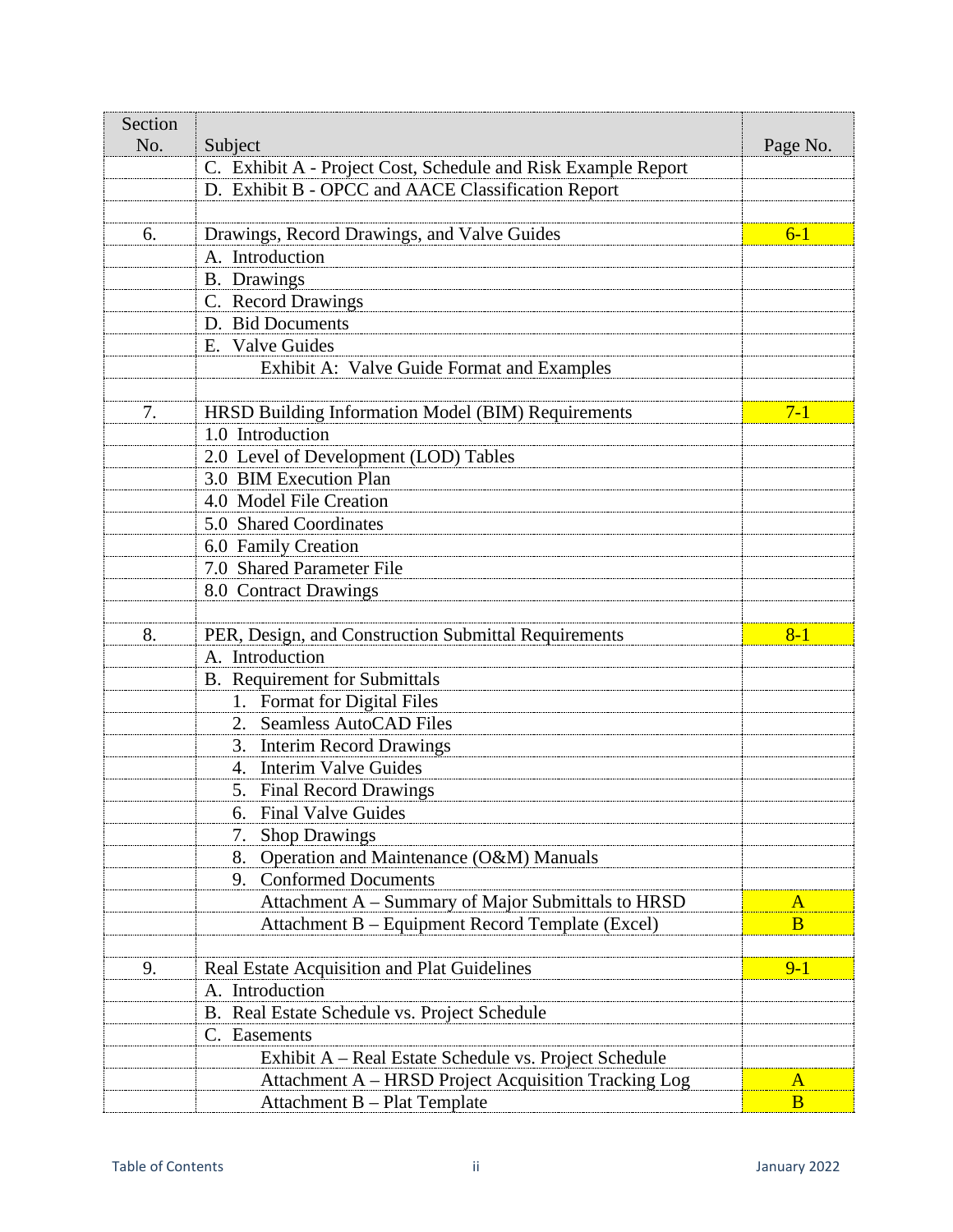| Section |                                                           |                |
|---------|-----------------------------------------------------------|----------------|
| No.     | Subject                                                   | Page No.       |
| 10.     | <b>Flood Elevation Requirements</b>                       | $10 - 1$       |
|         | A. Introduction                                           |                |
|         | <b>B.</b> Definitions                                     |                |
|         | C. Locality Code Requirement                              |                |
|         | D. Steps for Determining Asset Protection Elevation       |                |
|         | E. Asset Protection Elevation Requirement Example         |                |
|         | F. Climate Change Guidance                                |                |
|         |                                                           |                |
| 11.     | <b>Public Participation Program</b>                       | $11 - 1$       |
|         | A. Introduction                                           |                |
|         | B. Public Participation Program                           |                |
|         | 1. Engage with Locality Staff                             |                |
|         | 2. Identify Project Stakeholders                          |                |
|         | 3. Participate in Public Open House / Community Meetings  |                |
|         | 4. Alert Public Officials                                 |                |
|         | 5. Distribute Project Introductory Notice to Neighbors    |                |
|         | 6. Post Project Signs                                     |                |
|         | 7. Post Variable Message Boards (VMB)                     |                |
|         | 8. Establish Project Website                              |                |
|         | 9. Issue Media Releases                                   |                |
|         | 10. Response to Public and Media Inquires                 |                |
|         | 11. Provide Project Updates                               |                |
|         | 12. Coordination with Locality Public Information Staff   |                |
|         | Attachment A - Public Participation Program - Project     | A              |
|         | <b>Manager Checklist</b>                                  |                |
|         | Attachment B - Stakeholders List Template                 | B              |
|         | Attachment C - Sample - Willingness to Hold               | $\overline{C}$ |
|         | Attachment D - Sample - Open House Advertisement          | D              |
|         | Attachment E - Open House Notice to Public Template       | $\mathbf{E}$   |
|         | Attachment F – Open House Requirements                    | $\mathbf{F}$   |
|         | Attachment G - Sample – Open House Sign-In Sheet          | $\overline{G}$ |
|         | Attachment H - Sample - Open House Comment Card           | H              |
|         | Attachment I - Advertisement Submission Schedule          | I              |
|         | Attachment J - Virtual Presentation Example               | J              |
|         | Attachment K – Virtual Presentation Notice to Public      | K              |
|         | Template                                                  |                |
|         | Attachment L - Project Introductory Notice to Neighbors - | L              |
|         | Template                                                  |                |
|         | Attachment M – Project Introductory Notice to Neighbors   | M              |
|         | Door Hanger Template                                      |                |
|         | Attachment N - Sample – CIP Project Sign                  | $\mathbf N$    |
|         | Attachment O - Sample - HRSD Sign Specifications          | $\Omega$       |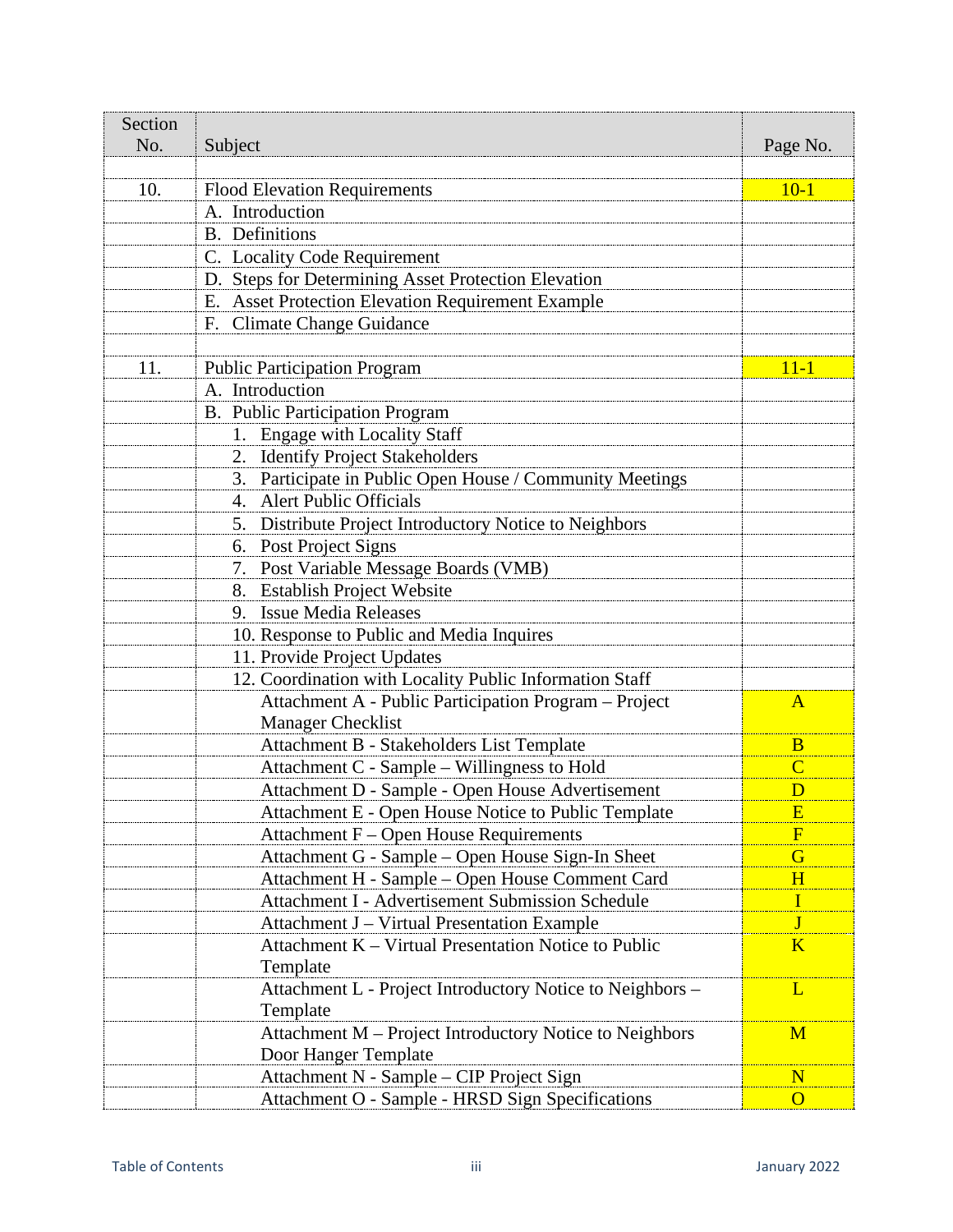| Section<br>No. | Subject                                                                                          | Page No.                |
|----------------|--------------------------------------------------------------------------------------------------|-------------------------|
|                | Attachment P - HRSD Sign and Base Specifications                                                 | $\overline{P}$          |
|                | Attachment Q - New Project Webpage – Template                                                    | $\overline{O}$          |
|                | Attachment R - New Project FAQs - Template                                                       | R                       |
|                | Attachment S - New Project Map - Template                                                        | <sub>S</sub>            |
|                | Attachment T - Wet Weather/Locality Program Neighborhood                                         | T                       |
|                | Map - Template                                                                                   |                         |
|                | Attachment U - Sample - Media Release - Traffic Advisory                                         | $\overline{U}$          |
|                | Attachment V - Sample - Media Cards (Media/Project                                               | $\overline{\mathbf{V}}$ |
|                | Inquiries)                                                                                       |                         |
|                | Attachment W - Sample - Website Update (Unifier)                                                 | W                       |
|                | Attachment X - Construction Update Notices - Template                                            | $\overline{X}$          |
|                | Attachment Y - Construction Update Notices - Door Hanger                                         | Y                       |
|                | Template                                                                                         |                         |
|                | Attachment Z - CCTV Inspection Notice to Neighbors -                                             | $\mathbf{Z}$            |
|                | Template                                                                                         |                         |
|                | Attachment AA - CCTV Cleaning and Inspection Notice to                                           | AA                      |
|                | Neighbors - Template                                                                             |                         |
|                | Attachment BB - Smoke Testing Notice - Template                                                  | <b>BB</b>               |
|                | Attachment CC - Smoke Testing Notice - Door Knob Hanger                                          | CC                      |
|                | Template                                                                                         |                         |
|                | Attachment DD - Survey Notice to Neighbors - Template                                            | <b>DD</b><br><b>EE</b>  |
|                | Attachment EE - Survey Notices - Mailing and Tracking Log<br>Attachment FF - Lateral Work Notice |                         |
|                | Attachment GG - Reminder Notice to Neighbors (day before                                         | <b>FF</b><br>GG         |
|                | work) - Template                                                                                 |                         |
|                | Attachment HH - Completed Work Notice to Neighbors -                                             | <b>HH</b>               |
|                | Template<br>Attachment II - Geotechnical Borings Notice - Example                                | $\mathbf{I}$            |
|                | Attachment JJ - Unplanned Power Interruption Notice                                              | JJ                      |
|                | Attachment KK - Unplanned Water/Sewer Service                                                    | $\overline{\text{KK}}$  |
|                | <b>Interruption Notice</b>                                                                       |                         |
|                | Attachment LL - Project Closeout Notice - Template                                               | LL                      |
|                | Attachment MM - Stakeholder Email Update - Template                                              | <b>MM</b>               |
|                |                                                                                                  |                         |
| 12.            | Preconstruction Assessments and Damage Mitigation Procedures                                     | $12 - 1$                |
|                | A. Introduction                                                                                  |                         |
|                | B. Organization of Section                                                                       |                         |
|                | 1. Stage 1 – Construction Impact Research and Evaluation                                         |                         |
|                | Research and Investigations during Design Phase                                                  |                         |
|                | Determinations during the Design Phase<br>b.                                                     |                         |
|                | Potential of Construction Related Impacts<br>c.                                                  |                         |
|                | Noise Generation and Impacts<br>1.                                                               |                         |
|                | <b>Vibration Impacts</b><br>11.                                                                  |                         |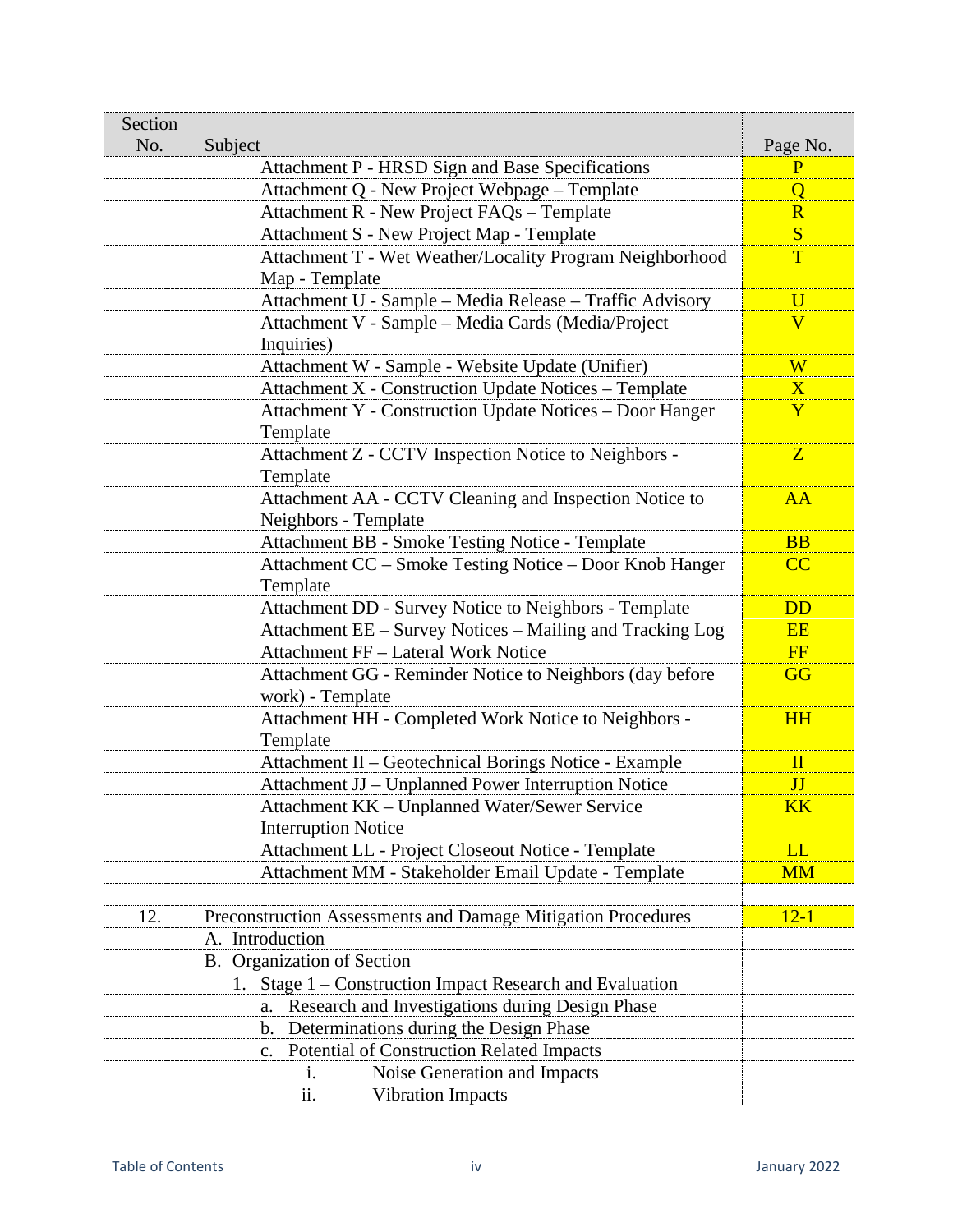| Section<br>No. | Subject                                                            | Page No.                |
|----------------|--------------------------------------------------------------------|-------------------------|
|                | iii.<br>Dewatering Impacts on Ground and Structure<br>Settlement   |                         |
|                | Construction Impacts on Existing Topography,<br>iv.                |                         |
|                | Hard Surfaces, Hydrology, and Construction<br><b>Travel Routes</b> |                         |
|                | Dust, Odor, and Other Emissions Beyond<br>V.                       |                         |
|                | <b>Construction Zone</b>                                           |                         |
|                | Jurisdictional Limitations, Requirements, or<br>V1.<br>Ordinances  |                         |
|                | Determination of construction zone of influence for all<br>d.      |                         |
|                | potential construction related impacts                             |                         |
|                | Stage 2 – Risk Mitigation Analysis and Bid Document<br>2.          |                         |
|                | <b>Development for Contractor Actions</b>                          |                         |
|                | Noise Impacts, Restrictions, and Abatement<br>a.                   |                         |
|                | Vibration Impacts, Abatement, and Monitoring<br>b.                 |                         |
|                | <b>Groundwater Dewatering Requirements</b><br>$C_{\bullet}$        |                         |
|                | d. Pre-Construction Surveys and Assessments within                 |                         |
|                | <b>Construction Corridors and Impact Areas</b>                     |                         |
|                | <b>Fugitive Emissions Controls and Restrictions</b><br>e.          |                         |
|                | Stage 3 – Specific Pre-Construction Field Surveys and<br>3.        |                         |
|                | <b>Contruction Activity Monitoring Programs</b>                    |                         |
|                | Responsibilities of the FIRM<br>a.                                 |                         |
|                | b. Responsibilities of the Contractor                              |                         |
|                | Identification of Other Party Responsibilities<br>$C_{\bullet}$    |                         |
|                | Attachment A - Sample – Vibration Generation and Impacts           | $\mathbf{A}$            |
|                | (diagram and impact table) / Noise and Vibration Impacts           |                         |
|                | (combined map)                                                     |                         |
|                | Attachment B - Sample – Noise Generation and Impacts               | B                       |
|                | (diagram and impact table)                                         |                         |
|                | Attachment C - Sample – Dewatering Impacts                         | $\mathbf C$             |
|                | <b>Attachment D - Pre-Construction Conditions Assessment</b>       | D                       |
|                | Communications and Contact Tracking Log Template                   |                         |
|                | Attachment E - Right to Access Property Form Template              | Ε                       |
|                | Attachment F - Assessment of Pre-Existing Conditions               | $\overline{\mathrm{F}}$ |
|                | <b>Request Letter Template</b>                                     |                         |
|                | Attachment G - Pre-Existing Condition Assessment Reporting         | G                       |
|                | Form Template                                                      |                         |
| 13.            | Coordination with Virginia DEQ for Certificate to Construction and | $13 - 1$                |
|                | <b>Certificate to Operate</b>                                      |                         |
|                | A. Introduction                                                    |                         |
|                | B. Approval CTC Process for State Water Quality Improvement Fund   |                         |
|                | (WQIF) Projects                                                    |                         |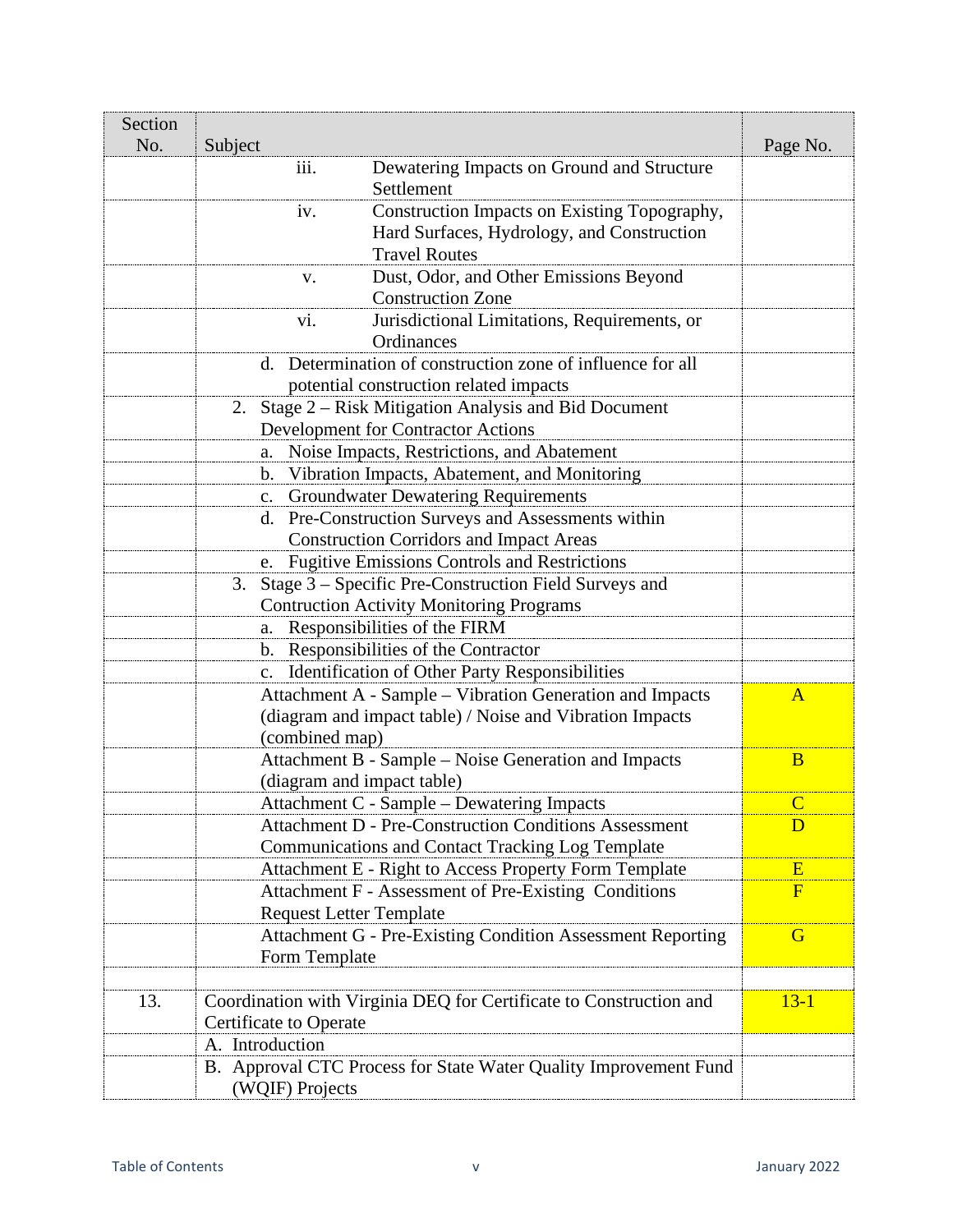| Section |                                                                          |          |
|---------|--------------------------------------------------------------------------|----------|
| No.     | Subject                                                                  | Page No. |
|         | C. Abbreviated Administrative Process for Non-WQIF Projects              |          |
|         | D. Approval Process for Non-WQIF Projects that Involve Greater           |          |
|         | than 25% Capacity Increase or Decrease                                   |          |
|         | E. Relocation, Replacement-In-Kind, Maintenance or Emergency<br>Projects |          |
|         | F. Online Resources within DEQ for Approval Process                      |          |
|         | Exhibits A thru D - Template Letters to DEQ                              |          |
|         |                                                                          |          |
| 14.     | Coordination of Preconstruction Phase Issues                             | $14 - 1$ |
|         | A. Introduction                                                          |          |
|         | B. Coordination with Engineering Contract Specialist                     |          |
|         |                                                                          |          |
| 15.     | Preparation of and Format for Construction Addenda                       | $15 - 1$ |
|         | A. Introduction                                                          |          |
|         | B. Guidelines and Specific Requirements                                  |          |
|         | C. Exhibit A - Addendum Template                                         |          |
|         |                                                                          |          |
| 16.     | Preparation of and Format for Conformed Documents                        | $16 - 1$ |
|         | A. Introduction                                                          |          |
|         | <b>B.</b> Specifications                                                 |          |
|         | C. Drawings                                                              |          |
|         | D. Format and Number of Conformed Documents                              |          |
|         |                                                                          |          |
| 17.     | Tracking of Construction Phase Milestones and Performance Metrics        | $17 - 1$ |
|         | A. Introduction                                                          |          |
|         | B. Completion and Submittal of Construction Milestone Tracking<br>Form   |          |
|         | C. Performance Metrics                                                   |          |
|         | <b>Attachment A - Active Construction Project Tracking Form</b>          | A        |
|         |                                                                          |          |
| 18.     | Expectations for Construction Administration and Construction            | $18 - 1$ |
|         | Inspection                                                               |          |
|         | A. Introduction                                                          |          |
|         | B. Organization of Section                                               |          |
|         | C. General Expectations                                                  |          |
|         | D. Preconstruction                                                       |          |
|         | E. General Procedures                                                    |          |
|         | Tie-In, Shutdown, and Diversion Procedures<br>F.                         |          |
|         | G. Line Stop Procedures                                                  |          |
|         | H. Trenchless Crossing Procedures                                        |          |
|         | Damage Assessment and Claims Procedures<br>I.                            |          |
|         | Training<br>J.                                                           |          |
|         | K. Record Keeping                                                        |          |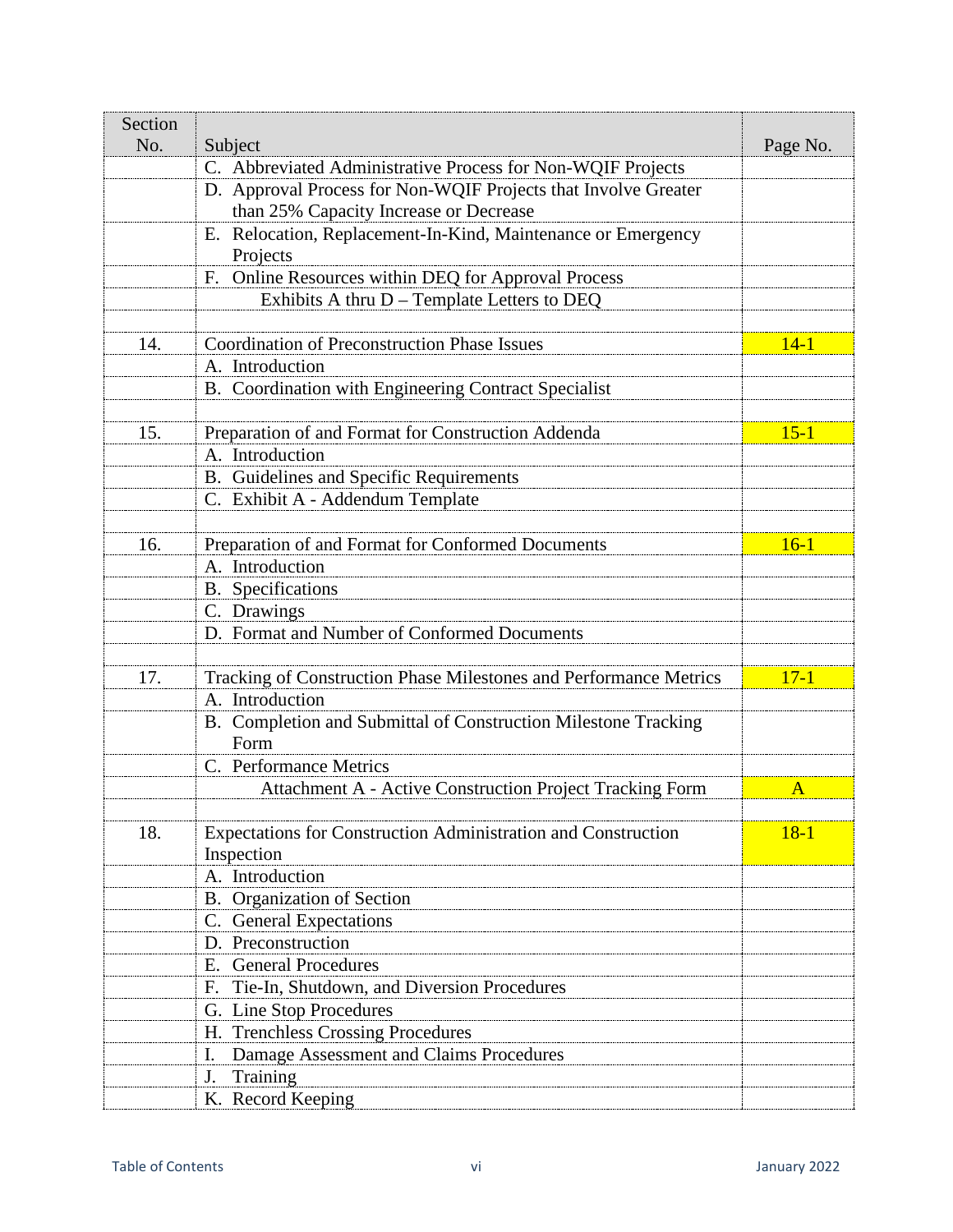| Section |                                                           |              |
|---------|-----------------------------------------------------------|--------------|
| No.     | Subject                                                   | Page No.     |
|         | L. Staffing                                               |              |
|         | M. Verification                                           |              |
|         |                                                           |              |
| 19.     | Use of Air Vent Proving Tool                              | $19-1$       |
|         | A. Introduction                                           |              |
|         | B. FIRM Responsibilities and Procedures                   |              |
|         |                                                           |              |
| 20.     | <b>Condition Assessment Protocol</b>                      | $20 - 1$     |
|         | A. Introduction                                           |              |
|         | <b>B.</b> Condition Assessment During PER Phase           |              |
|         | C. Condition Assessment During Design Phase               |              |
|         | D. Technial Specifications                                |              |
|         | E. Data Collection Forms                                  |              |
|         |                                                           |              |
| 21.     | <b>Regulatory Reporting Requirements for Spills</b>       | $21 - 1$     |
|         | A. Introduction                                           |              |
|         | <b>B.</b> Procedures                                      |              |
|         | C. Contact Information                                    |              |
|         |                                                           |              |
| 22.     | <b>HRSD Safety Programs</b>                               | $22 - 1$     |
|         | A. Introduction                                           |              |
|         | <b>B.</b> Safety Programs                                 |              |
|         | 1. Hazard Communication Program                           |              |
|         | 2. Hot Work Permit Program                                |              |
|         | 3. Lock Out / Tag Out Program                             |              |
|         | 4. Confined Space Entry Program                           |              |
|         | <b>Plant Access Procedures for Contractors</b>            |              |
|         | 6. NFPA 70E                                               |              |
|         | 7. Fall Protection                                        |              |
|         | 8. Correction of Safety Issues                            |              |
|         | 9. Excavations and Trenching                              |              |
|         | 10. Fire Protection Systems                               |              |
|         | 11. Housekeeping                                          |              |
|         | 12. Outside Contractor Briefing                           |              |
|         | 13. Asbestos Awareness Program                            |              |
|         | 14. Weapons Policy                                        |              |
|         | 15. Use of HRSD Equipment                                 |              |
|         | <b>Attachment A - Asbestos Checklist</b>                  | $\mathbf{A}$ |
|         |                                                           |              |
| 23.     | VDOT 2011 Work Area Protection Manual (WAPM) Requirements | $23 - 1$     |
|         | A. Introduction                                           |              |
|         | B. Training Requirements for Construction Inspectors      |              |
|         | C. Personal Protective Equipment (PPE) Requirements       |              |
|         |                                                           |              |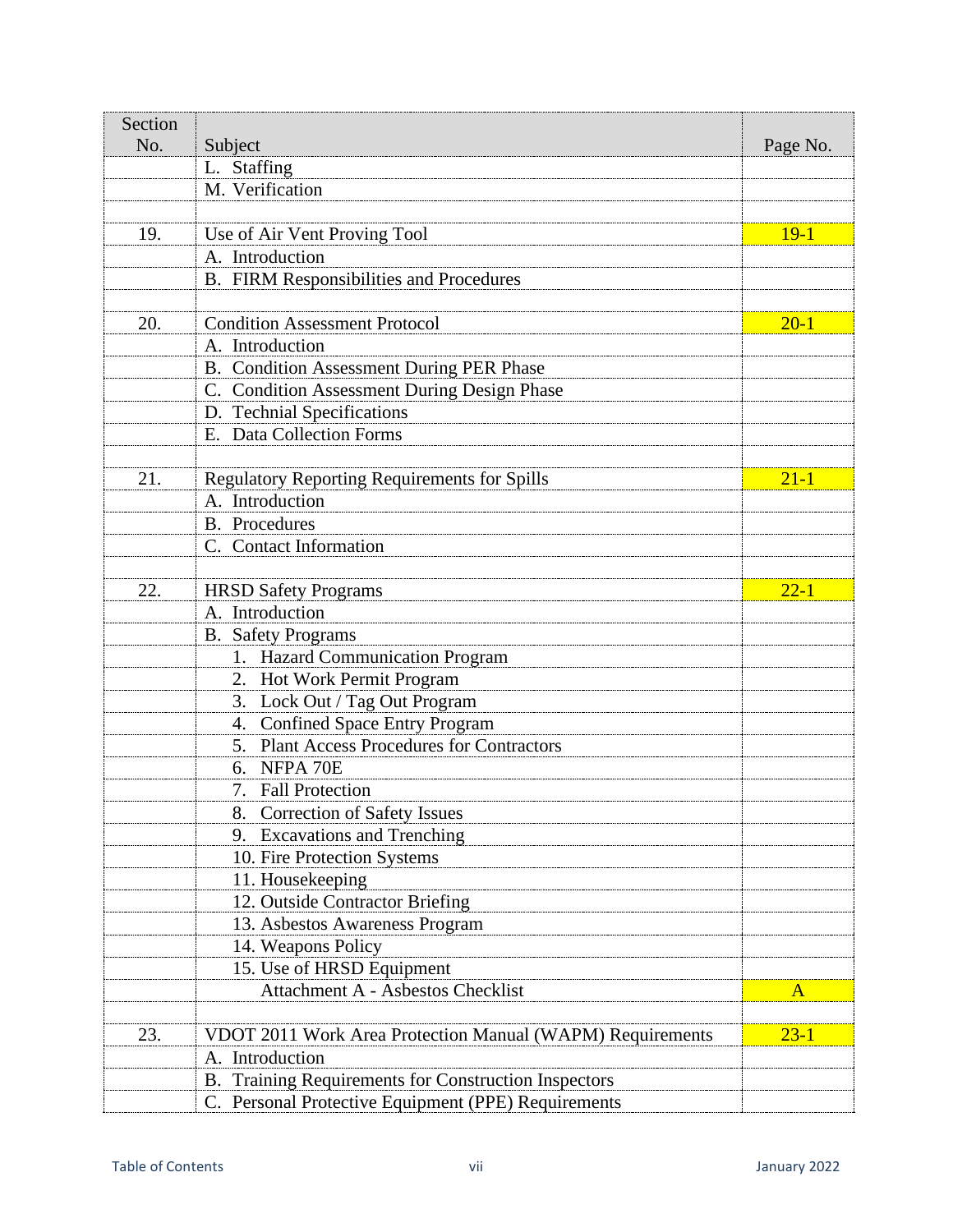| Section<br>No. | Subject                                                              | Page No.     |
|----------------|----------------------------------------------------------------------|--------------|
|                |                                                                      |              |
| 24.            | Pipelines and Appurtenances                                          | $24 - 1$     |
|                | A. Introduction                                                      |              |
|                | B. General                                                           |              |
|                | 1. Design Specifics                                                  |              |
|                | <b>Corrosion Prevention</b>                                          |              |
|                | 3. Protective Linings                                                |              |
|                | 4. Bid Document Development                                          |              |
|                | C. Force Mains                                                       |              |
|                | 1. Design Specifics                                                  |              |
|                | 2. Hydrostatic Pressure Test Procedures                              |              |
|                | D. Line Stops                                                        |              |
|                | 1. Guidelines for Use                                                |              |
|                | 2. Design Considerations                                             |              |
|                | 3. Qualifications to be Incorporated Into Bid Documents              |              |
|                | 4. Liquidated Damages                                                |              |
|                | E. Valves                                                            |              |
|                | 1. Gate Valves and Plug Valves                                       |              |
|                | 2. Disposition of Existing Inline Valves to be Abandoned             |              |
|                | 3. Automatic Air Release Valves                                      |              |
|                | F. Gravity Interceptors and Manholes                                 |              |
|                | Attachment A - Report of Hydrostatic Pressure Test                   | $\mathbf{A}$ |
| 25.            | <b>Checklist for Line Stop Installations</b>                         | $25 - 1$     |
|                | A. Introduction                                                      |              |
|                | B. Completion and Submittal of Checklist for Line Stop Installations |              |
|                | Attachment A – Checklist for Line Stop Installation Form             | $\mathbf{A}$ |
|                |                                                                      |              |
| 26.            | Checklist for Tie-Ins to Existing Interceptor Force Mains            | $26 - 1$     |
|                | A. Introduction                                                      |              |
|                | B. Completion and Submittal of Checklist for Tie-Ins to Existing     |              |
|                | <b>Interceptor Force Mains</b>                                       |              |
|                | Attachment A - HRSD Checklist for Tie-Ins to Existing                | $\mathbf{A}$ |
|                | <b>Interceptor Force Mains</b>                                       |              |
| 27.            | <b>Trenchless Crossing Installations</b>                             | $27 - 1$     |
|                | A. Introduction                                                      |              |
|                | <b>B.</b> General Evaluation Criteria                                |              |
|                | C. New Trenchless Pipe Installations                                 |              |
|                | 1. Horizontal Directional Drilling (HDD)                             |              |
|                | Jack & Bore and Microtunneling<br>2.                                 |              |
|                | Ground Penetrating Radar (GPR) Use<br>3.                             |              |
|                |                                                                      |              |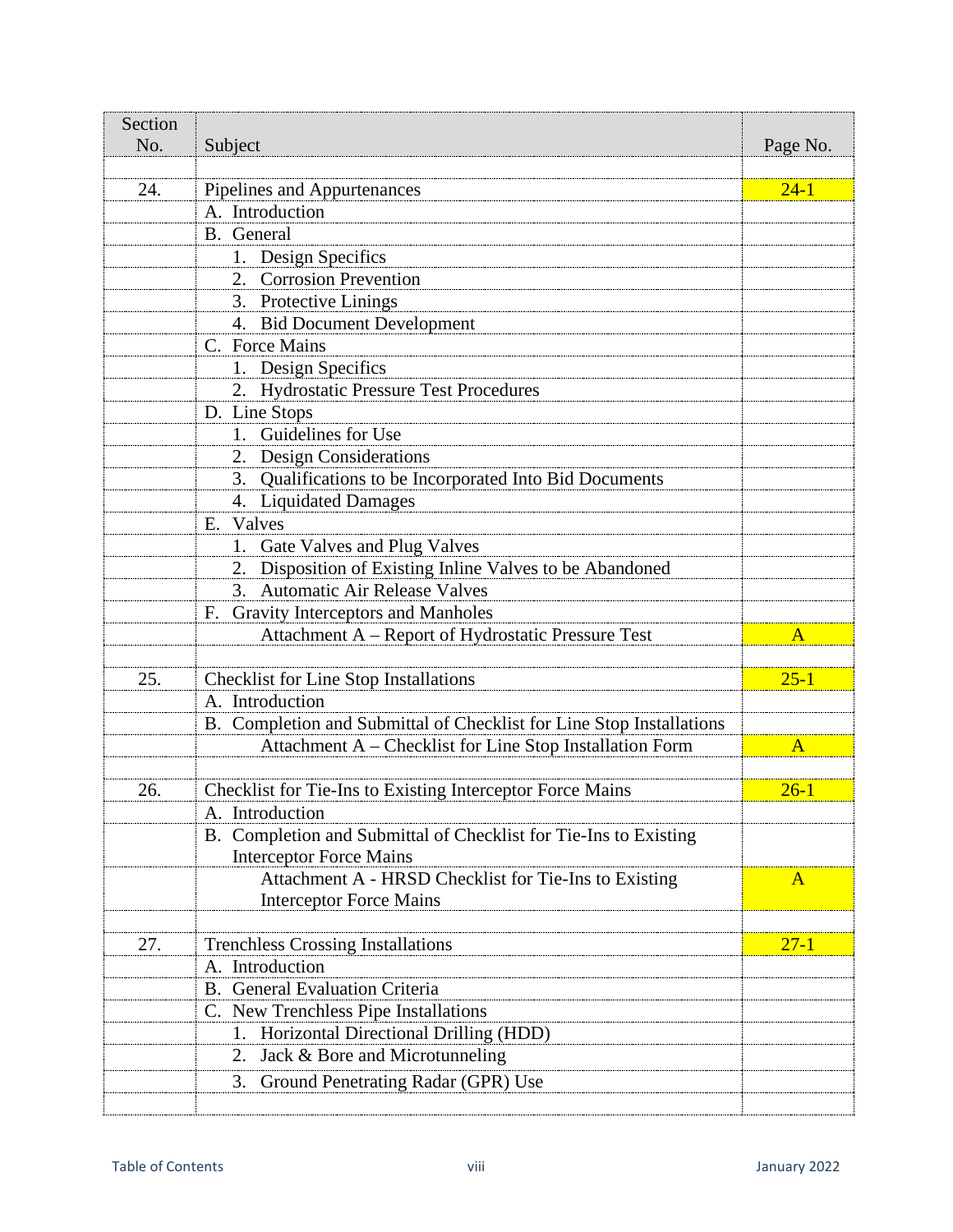| Section |                                                                     |              |
|---------|---------------------------------------------------------------------|--------------|
| No.     | Subject                                                             | Page No.     |
| 28.     | <b>Checklist for Trenchless Crossing Operations</b>                 | $28 - 1$     |
|         | A. Introduction                                                     |              |
|         | B. Completion and Submittal of Checklist for Trenchless Crossing    |              |
|         | Operations                                                          |              |
|         | Attachment A - HRSD Checklist for Trenchless Crossing<br>Operations | $\mathbf{A}$ |
|         |                                                                     |              |
| 29.     | Rehabilitation of Sanitary Sewer Systems                            | $29-1$       |
|         | A. Introduction                                                     |              |
|         | B. General Evaluation Criteria                                      |              |
|         | C. Sanitary Sewer System Rehabilitation                             |              |
|         | Cleaning<br>1.                                                      |              |
|         | Closed-Circuit Television Video (CCTV)<br>2.                        |              |
|         | 3. Diversion Pumping                                                |              |
|         | <b>Gravity Sewer Rehabilitation</b><br>4.                           |              |
|         | Cured In Place Pipe (CIPP)<br>a.                                    |              |
|         | <b>Folded and Reformed Liners</b><br>$\mathbf{b}$ .                 |              |
|         | Formed In Place Pipe (FIPP)<br>$C_{\bullet}$                        |              |
|         | d. Sliplining                                                       |              |
|         | e. Pipe Bursting                                                    |              |
|         | 5. Lateral Reinstatement                                            |              |
|         | 6. Manhole Rehabilitation                                           |              |
|         | Post Construction & Rehabilitation Evaluation for Gravity<br>7.     |              |
|         | <b>Sewer Mains and Manholes</b>                                     |              |
|         |                                                                     |              |
| 30.     | <b>Pump Stations</b>                                                | $30-1$       |
|         | A. Introduction                                                     |              |
|         | B. Description of Operations                                        |              |
|         | 1. Wet Well Pump Station                                            |              |
|         | 2. Pressure Reducing Station                                        |              |
|         | C. General                                                          |              |
|         | D. Site Issues and Layout                                           |              |
|         | E. Masonry                                                          |              |
|         | F. Equipment                                                        |              |
|         | G. Conveying Systems                                                |              |
|         | H. Mechanical                                                       |              |
|         | Electrical & Instrumentation<br>$\mathbf{I}$ .                      |              |
|         | Attachment A - Pump Station Substantial Completion Checklist        | A            |
|         | Attachment B - Temporary Portable Pump Alarms and Setup             | B            |
|         | <b>Standards</b>                                                    |              |
|         |                                                                     |              |
| 31.     | <b>Treatment Plants</b>                                             | $31 - 1$     |
|         | A. Purpose                                                          |              |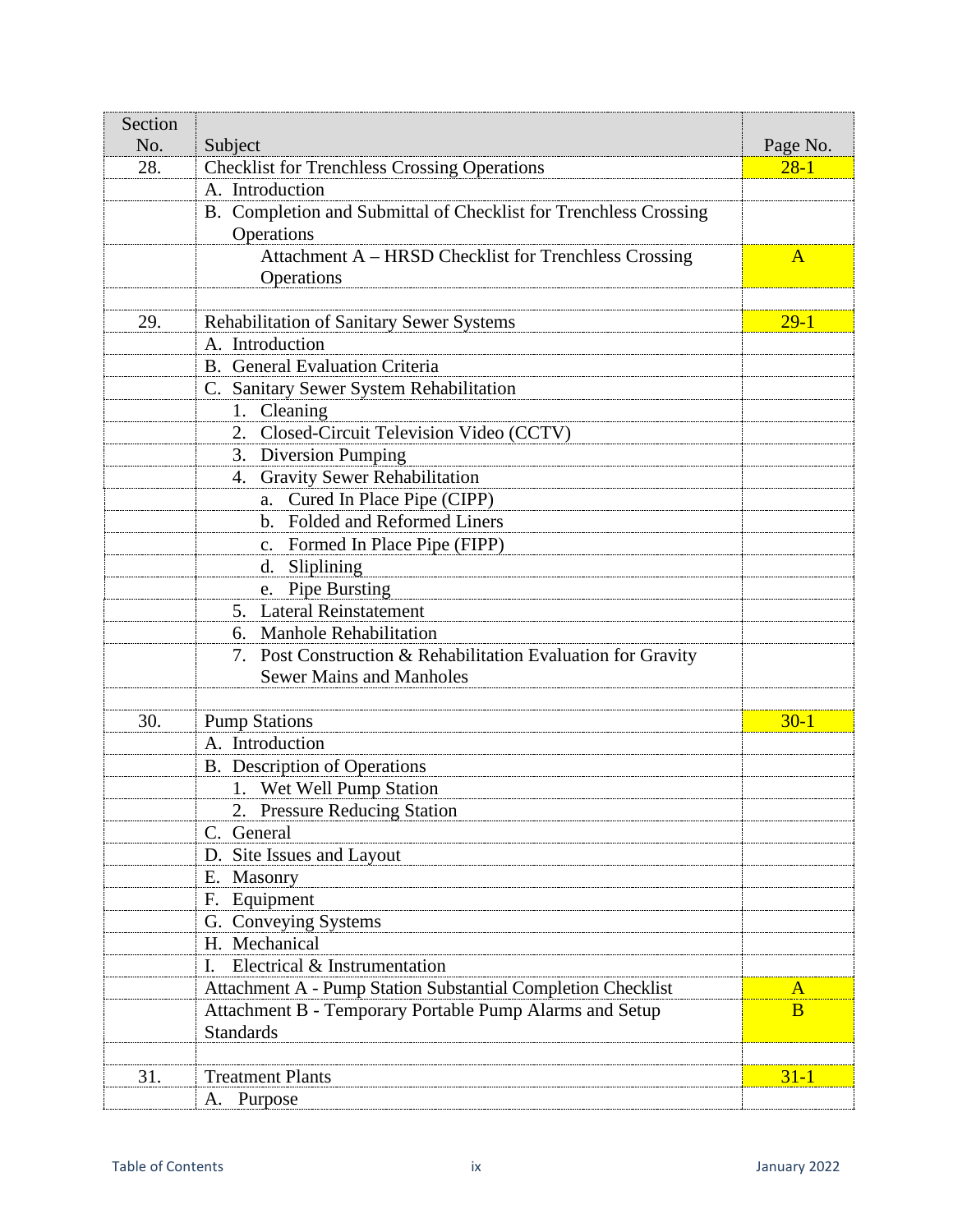| Section |                                                                      |          |
|---------|----------------------------------------------------------------------|----------|
| No.     | Subject                                                              | Page No. |
|         | B. Abbreviations                                                     |          |
|         | Sewage Treatment Design and Operation<br>C.                          |          |
|         | <b>SWIFT Facilities Design and Operation</b><br>D.                   |          |
|         | Solids Handling Design and Operation<br>Е.                           |          |
|         | <b>Access to Unit Processes and Equipment</b><br>F.                  |          |
|         | Sampling<br>G.                                                       |          |
|         | <b>Chemical Containment</b><br>H.                                    |          |
|         | <b>Chemical Feed Systems</b><br>$\mathbf{I}$ .                       |          |
|         | Drain Systems<br>J.                                                  |          |
|         | K. Emergency Eyewash and Showers                                     |          |
|         | <b>Equipment Numbering Sequences</b><br>L.                           |          |
|         | M. Equipment Spare Parts                                             |          |
|         | N. Miscellaneous Pump Items                                          |          |
|         | Noise Abatement for Installed Stationary Equipment<br>O <sub>1</sub> |          |
|         | Non-Potable Water Systems<br>Ρ.                                      |          |
|         | Q. Odor Control and Room Ventilation                                 |          |
|         | R. Pipe Insulation and Heat Tracing                                  |          |
|         | S. Primary and Secondary Clarifiers                                  |          |
|         | T.<br>Process Air Piping                                             |          |
|         | U. Process Flow Splitting                                            |          |
|         | Scum Handling, Piping and Pumping<br>V.                              |          |
|         | W. Grit, Septage and Grease, and Biosolids                           |          |
|         | Site Lighting<br>X.                                                  |          |
|         | Slide and Sluice Gates<br>Y.                                         |          |
|         | <b>Solids Piping</b><br>Z.                                           |          |
|         | AA. Travel Path (Walkway) Alignment                                  |          |
|         | <b>BB.</b> Yard Piping                                               |          |
|         | CC. Functional Descriptions                                          |          |
|         | DD. Operational Technical Information System (OTIS)                  |          |
|         | EE. Equipment Startup, Training, and Turnover                        |          |
|         | FF. Flow Metering                                                    |          |
|         |                                                                      |          |
| 32.     | <b>Electrical and Instrumentation</b>                                | $32 - 1$ |
|         | A. Introduction                                                      |          |
|         | B. General                                                           |          |
|         | C. Pump Station and Interceptor Systems Table                        |          |
|         | D. Treatment Plant Table                                             |          |
|         | Exhibit A "HRSD Arc Flash Mitigation Workshop"                       |          |
|         | Exhibit B "Load Bank Connections"                                    |          |
|         | Exhibit C "Variable Frequency Drive"                                 |          |
|         | Exhibit D "HRSD Lighting Guidelines"                                 |          |
|         | Exhibit E "HRSD Electric Motor Specifications"                       |          |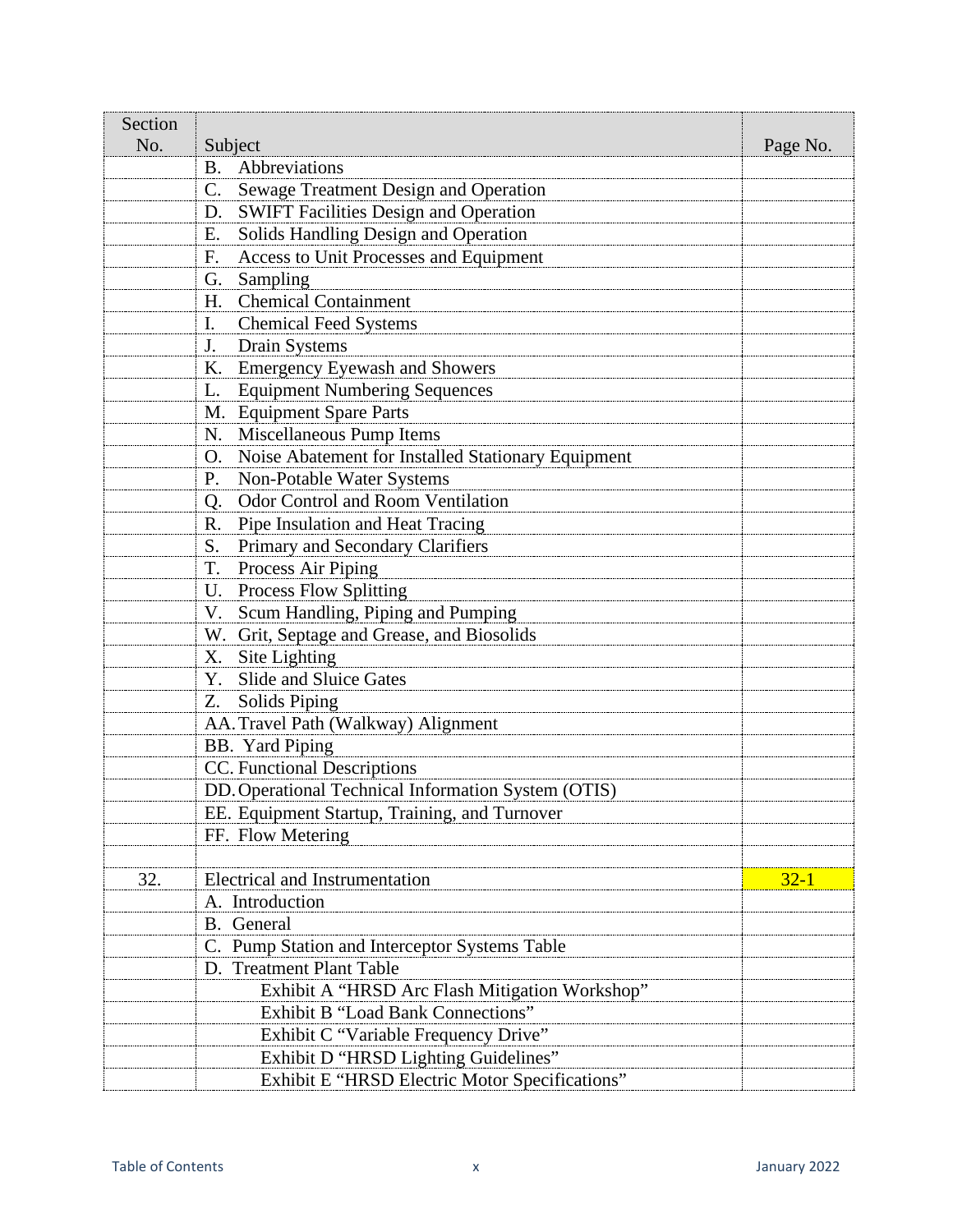| Section<br>No. | Subject                                                           | Page No. |
|----------------|-------------------------------------------------------------------|----------|
|                | Exhibit F "Stilling Well for Level Transducer Pumping             |          |
|                | <b>Stations or Treatment Plants"</b>                              |          |
|                | Exhibit G "Temporary Portable Pump Alarms and Setup               |          |
|                | Schedule"                                                         |          |
|                | Exhibit H "SCADA / MMP Site"                                      |          |
|                | Exhibit I "Future SWIFT Design"                                   |          |
|                | <b>Exhibit J "Reinforced Concrete Encased Ductback</b>            |          |
|                | <b>Construction Detail"</b>                                       |          |
|                | Exhibit K "Coordination with Dominon Energy"                      |          |
|                | Exhibit L "SCADA 2.0 Process Flowchart"                           |          |
|                | Exhibit M "Remote Switch Operator Open/Close Breaker              |          |
|                | <b>Station - Pump Station</b>                                     |          |
|                | Exhibit N "Remote Switch Operator Open/Close Breaker              |          |
|                | <b>Station - Treatment Plant</b>                                  |          |
|                | Exhibit O "Flow Meters"                                           |          |
|                | Exhibit P "Limitorque Electric Actuator"                          |          |
|                | Exhibit Q "Waterpilot - Pump Station"                             |          |
|                | Exhibit R "Strategic Automation Configuration (DCS)"              |          |
|                |                                                                   |          |
|                |                                                                   |          |
| 33.            | Information Technology Infrastructure Hardware<br>A. Introduction | $33 - 1$ |
|                | B. General                                                        |          |
|                | C. Specific Requirements                                          |          |
|                |                                                                   |          |
| 34.            | Miscellaneous                                                     | $34-1$   |
|                | A. Introduction                                                   |          |
|                | B. Site                                                           |          |
|                | 1. Site Drainage                                                  |          |
|                | 2. Landscaping                                                    |          |
|                | 3. Plant Material                                                 |          |
|                | 4. Concrete Curb and Gutter                                       |          |
|                | 5. Sidewalks                                                      |          |
|                | C. Concrete                                                       |          |
|                | D. Masonry                                                        |          |
|                | E. Metals and Plastics                                            |          |
|                | 1. Hand / Guard Rails and Stair Systems                           |          |
|                | 2. Hatches                                                        |          |
|                | Grating<br>3.                                                     |          |
|                | Thermal and Moisture Protection<br>F.                             |          |
|                | 1. Roofing                                                        |          |
|                | G. Doors and Hardware                                             |          |
|                | 1. General                                                        |          |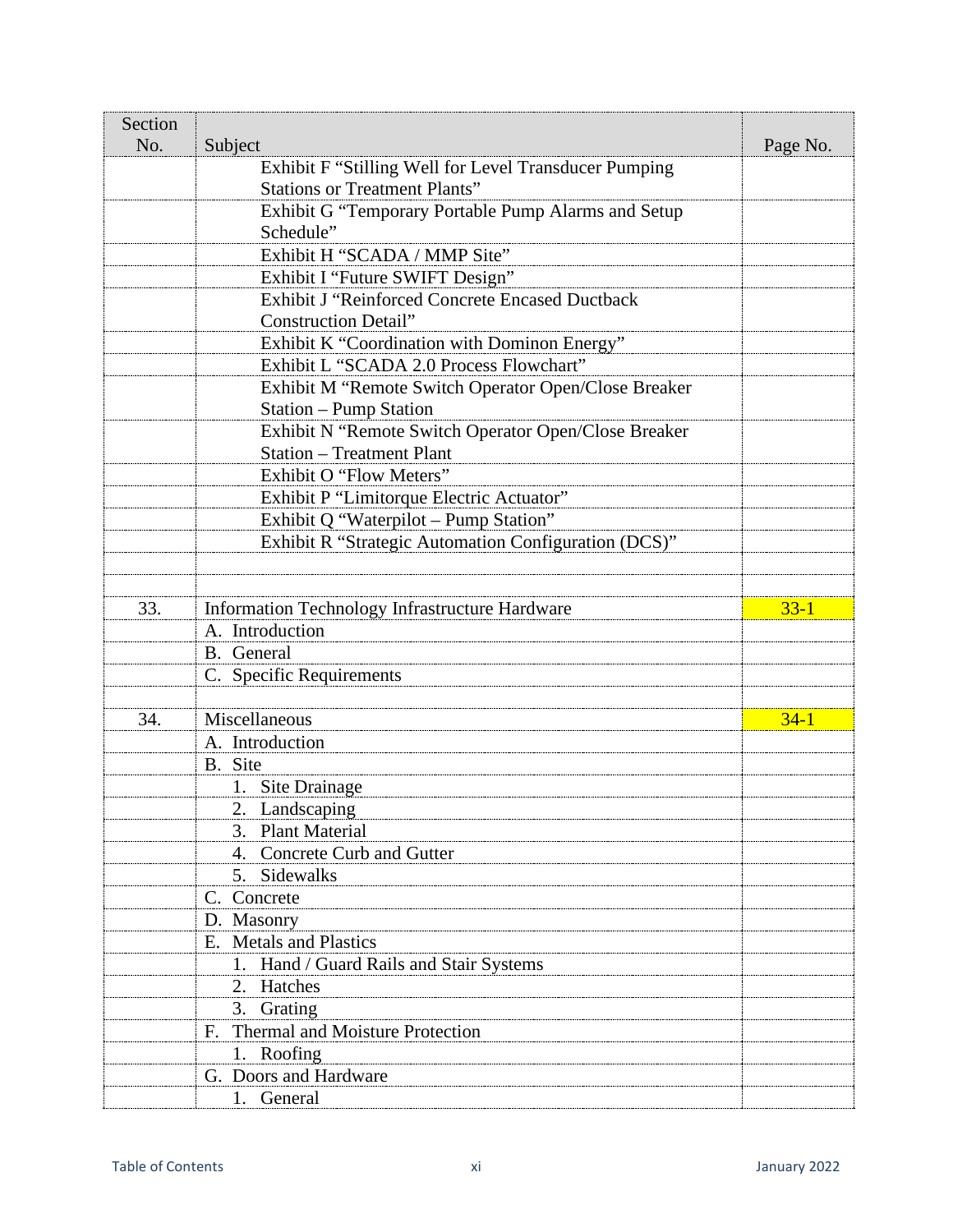| Section |                                                                     |                              |
|---------|---------------------------------------------------------------------|------------------------------|
| No.     | Subject                                                             | Page No.                     |
|         | 2. Pump Stations                                                    |                              |
|         | <b>Treatment Plants</b><br>3.                                       |                              |
|         | H. Painting and Coatings                                            |                              |
|         | 1. Painting and Coating Systems                                     |                              |
|         | 2. Limits of Coatings in Covered Tanks                              |                              |
|         | 3. Pump Stations                                                    |                              |
|         | Architectural / Structural<br>I.                                    |                              |
|         |                                                                     |                              |
| 35.     | Standard for Capital Improvement Projects that Involve Construction | $35 - 1$                     |
|         | <b>Dewatering Activities</b>                                        |                              |
|         | A. Introduction                                                     |                              |
|         | B. Background                                                       |                              |
|         | C. Requirements                                                     |                              |
|         | D. Receiving Sewer System                                           |                              |
|         | E. Contacts                                                         |                              |
|         | Attachment A - Anticipated Schedule from Initial                    | $\mathbf{A}$                 |
|         | Investigation to General Permit Acquisition                         |                              |
|         | Attachment B - Contaminated Identification Table                    | B                            |
|         |                                                                     |                              |
| 36.     | <b>Standard Details</b>                                             | $36-1$                       |
|         | A. Introduction                                                     |                              |
|         | B. Listing of Standard Details                                      |                              |
|         | 1. Series 100: Miscellaneous                                        | Series 100<br><b>Details</b> |
|         | 100 - Standard Cover Sheet                                          |                              |
|         | 101 - Exterior Bollard Detail                                       |                              |
|         | 102 - Bollard Location Detail                                       |                              |
|         | 103 - Load Test Hinged Bank Box                                     |                              |
|         | 104A/B - Flush-mount Groundwater Monitoring Well                    |                              |
|         | 105 - Recovery Sheet Template                                       |                              |
|         | Series 200: Collection Systems and Appurtenances<br>2.              | <b>Series 200</b>            |
|         |                                                                     | <b>Details</b>               |
|         | 200A/B - Precast Concrete Manhole with Extended Monolithic          |                              |
|         | <b>Base</b>                                                         |                              |
|         | 201 - Precast Concrete Shallow Manhole with Extended Base           |                              |
|         | 202A/B - Sanitary Sewer Straddle Manhole                            |                              |
|         | 203 - Connection into Existing Manholes                             |                              |
|         | 204 - Manhole Invert Shaping                                        |                              |
|         | 205 – Precast Concrete or Brick Manhole Inside Gravity Drop         |                              |
|         | <b>Connection to Existing Manhole</b>                               |                              |
|         | 206 - Precast Concrete Outside Drop Manhole                         |                              |
|         | 207 - Precast Concrete or Brick Manhole Inside Force Main           |                              |
|         | Drop Connection to Existing Manhole                                 |                              |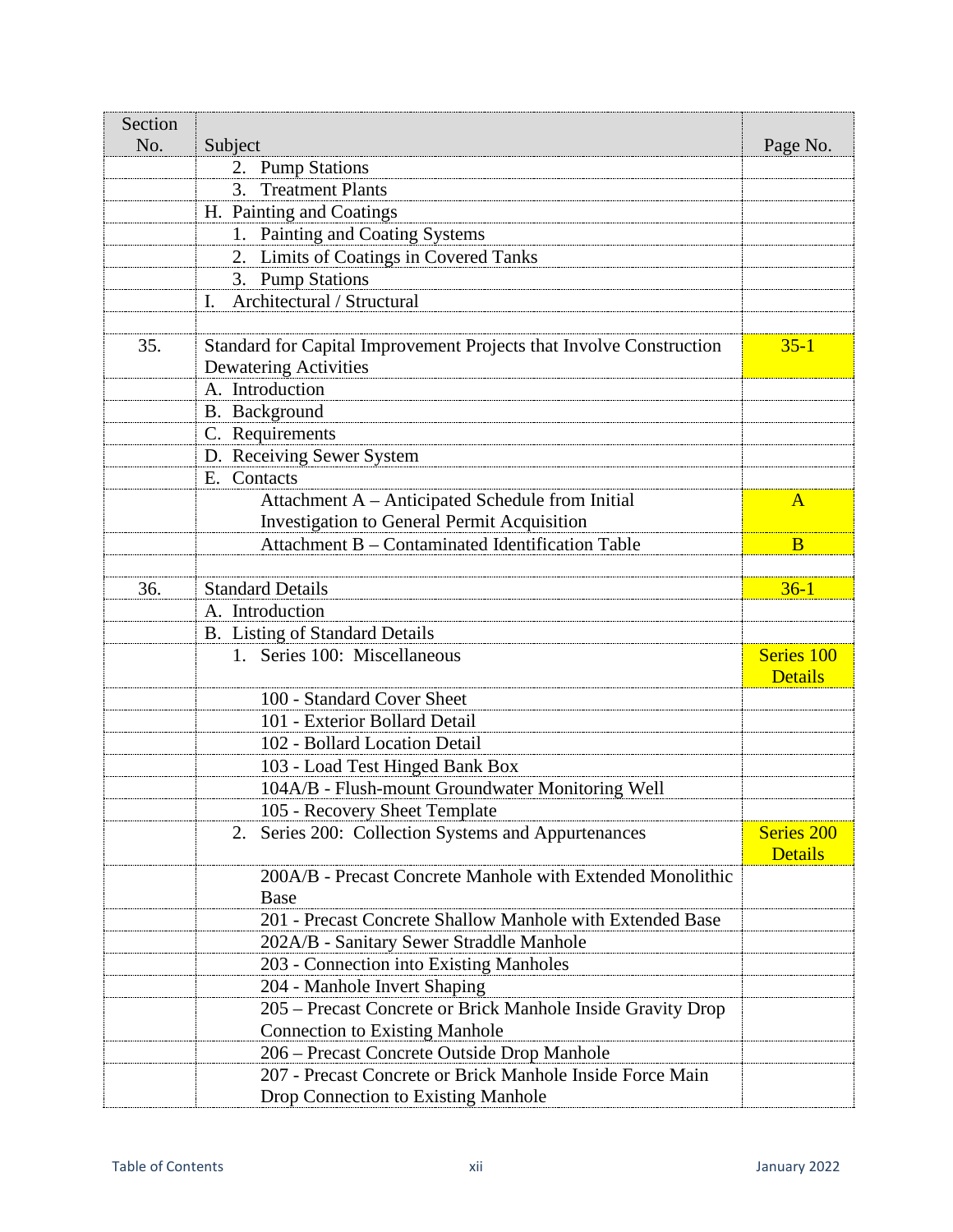| Section<br>No. | Subject                                                                                     | Page No.       |
|----------------|---------------------------------------------------------------------------------------------|----------------|
|                | 208 – Precast Concrete Sanitary Sewer Manhole Adjustment                                    |                |
|                | 209 - Manhole Insert                                                                        |                |
|                | 226 – Service Lateral and Gravity Main Connection to                                        |                |
|                | <b>Existing Stub-out</b>                                                                    |                |
|                | 227 - Standard Manhole Frame and Cover                                                      |                |
|                | 228 - Manhole Frame and Cover – Watertight                                                  |                |
|                | 229A/B – Sanitary Sewer Lateral Installation                                                |                |
|                | 230 – Sanitary Sewer Service Connection for New                                             |                |
|                | <b>Developments or Existing Gravity Mains</b>                                               |                |
|                | 231 – Sanitary Service Lateral Deactivation                                                 |                |
|                | 232 - Alternate Service Lateral Connection to Existing Gravity                              |                |
|                | Sewer Main                                                                                  |                |
|                | 233 – Permanent Sewer Lateral Deactivation at HRSD                                          |                |
|                | Manhole                                                                                     |                |
|                | 251 – Sanitary Sewer Service Clean Out Frame and Cover                                      |                |
|                | (Non-Traffic Rated)                                                                         |                |
|                | 252 – Sanitary Sewer Service Clean Out Frame and Cover                                      |                |
|                | (Traffic Rated)                                                                             |                |
|                | 253 – Tracer Wire Locator Box                                                               |                |
|                | 276 – Vacuum Air Intake Valve                                                               |                |
|                | 277 – Lateral Connection to Existing Vacuum Valve Pit                                       |                |
|                | 278 - Vacuum System Division Valve                                                          |                |
|                | 3. Series 300: Interceptors and Appurtenances                                               | Series 300     |
|                |                                                                                             | <b>Details</b> |
|                | 300 - Connection to Existing HRSD Valve (No Potential for<br><b>Additional Development)</b> |                |
|                |                                                                                             |                |
|                | 301 - Connection to Existing HRSD Valve (Additional<br>Development is Possible)             |                |
|                | 302 - Connection to Existing HRSD Valve (Additional                                         |                |
|                | Development is Imminent)                                                                    |                |
|                | 303 - New Wet Taps (No Potential for Additional                                             |                |
|                | Development)                                                                                |                |
|                | 304 – New Wet Taps (Additional Development is Possible)                                     |                |
|                | 305 – New Wet Taps (Additional Development is Imminent)                                     |                |
|                | 306A – 2" Private Force Main Connection to Existing 2"                                      |                |
|                | <b>HRSD</b> Force Main Stub                                                                 |                |
|                | 306B – Valve Vault for 2" HRSD Valve                                                        |                |
|                | 306C – Vault Lid for 2" HRSD Valve                                                          |                |
|                | 307 – Lawnes Point Private Connection Detail                                                |                |
|                | 308 – Private Force Main to HRSD Asset                                                      |                |
|                | 309 – New Grinder Pit Connection to Existing HRSD Force                                     |                |
|                | Main                                                                                        |                |
|                | 326 – Horizontal Gate Valve                                                                 |                |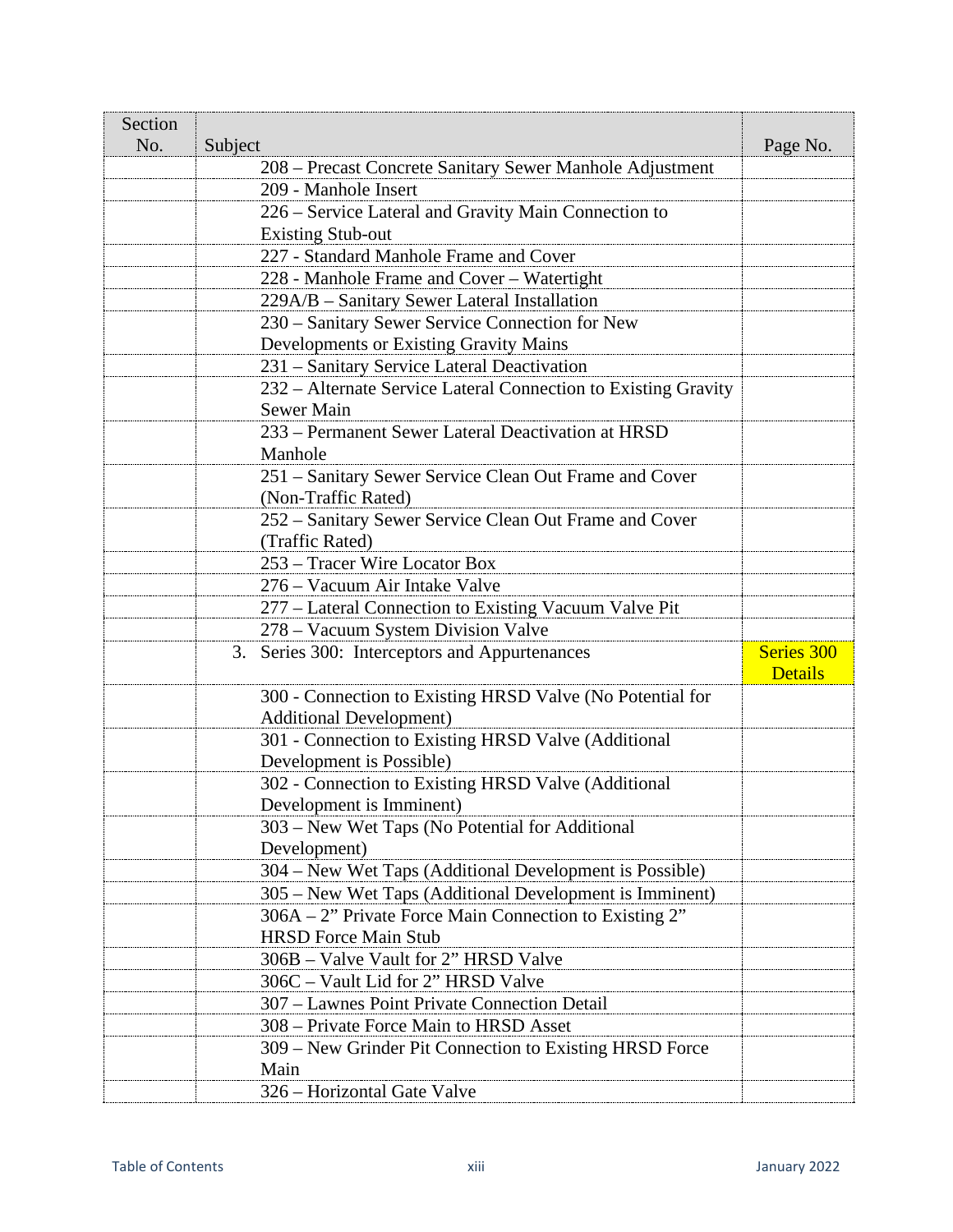| Section<br>No. | Subject                                                        | Page No.       |
|----------------|----------------------------------------------------------------|----------------|
|                | 327 – Vertical Gate Valve                                      |                |
|                | 328 - Valve Box and Riser for Mainline Valve                   |                |
|                | 329 - Valve Box and Riser for Bypass Valves                    |                |
|                | 330 – Valve Riser Adjustment                                   |                |
|                | 331A/B - Roadside Ditch - Valve Box                            |                |
|                | 332 – Tracer Wire Locator Box                                  |                |
|                | 351 – Manual Air Vent                                          |                |
|                | 352A/B - Air Release Valve Box Adjustment                      |                |
|                | 353 - Roadside Ditch - Air Vent                                |                |
|                | 354 - Air Vent Frame and Cover                                 |                |
|                | 355 – Standard Air Vent Detail for Future Automatic Air        |                |
|                | <b>Release Valves</b>                                          |                |
|                | 376 - Tapping Saddle for Cast Iron, Ductile Iron, Reinforced   |                |
|                | Concrete and PVC Pipes                                         |                |
|                | 377 - Tapping Saddle for Concrete Cylinder Pipe                |                |
|                | 378A/B - Steel Casing Detail                                   |                |
|                | 379 - Ductile Iron MJ Spigot to Concrete Transition Adapter    |                |
|                | (Male)                                                         |                |
|                | 380 - Ductile Iron MJ Spigot to Concrete Transition Adapter    |                |
|                | (Female)                                                       |                |
|                | 381 - Pressure Sensor Installation                             |                |
|                | 382 – Concrete Cylinder Pipe Line Stop Detail                  |                |
|                | 383 - Ductile / Cast Iron Line Stop Detail                     |                |
|                | 4. Series 400: Pump Stations and PRS                           | Series 400     |
|                |                                                                | <b>Details</b> |
|                | 400A/B – Small Communities Sample Design Detail –              |                |
|                | <b>Submersible Pump Station</b>                                |                |
|                | 401A/B - Underground Storage Tank                              |                |
|                | 402A/B – Underground Fuel Tank                                 |                |
|                | Series 500: Cathodic Protection for Pipes                      | Series 500     |
|                |                                                                | <b>Details</b> |
|                | 500A/B - Cathodic Protection Test Station and Terminal Board   |                |
|                | Wiring                                                         |                |
|                | 501 - Cathodic Protection Isolation Detail                     |                |
|                | 502 – Anode Test Station                                       |                |
|                | 503 – Monitoring Test Station                                  |                |
|                | 504 – Monitoring Test Station (with Riser)                     |                |
|                | 505 – Isolation Flange Test Station                            |                |
|                | 506 – Isolation Flange Test Station (with Riser)               |                |
|                | 507 – Anode Header Cable Splice – Wye Type                     |                |
|                | 508A - Typical Thermite Weld Procedures on Bonding Plate       |                |
|                | 508B – Typical Royston Handy Cap IP <sup>TM</sup> Installation |                |
|                | 509 – Isolating Flange Kit                                     |                |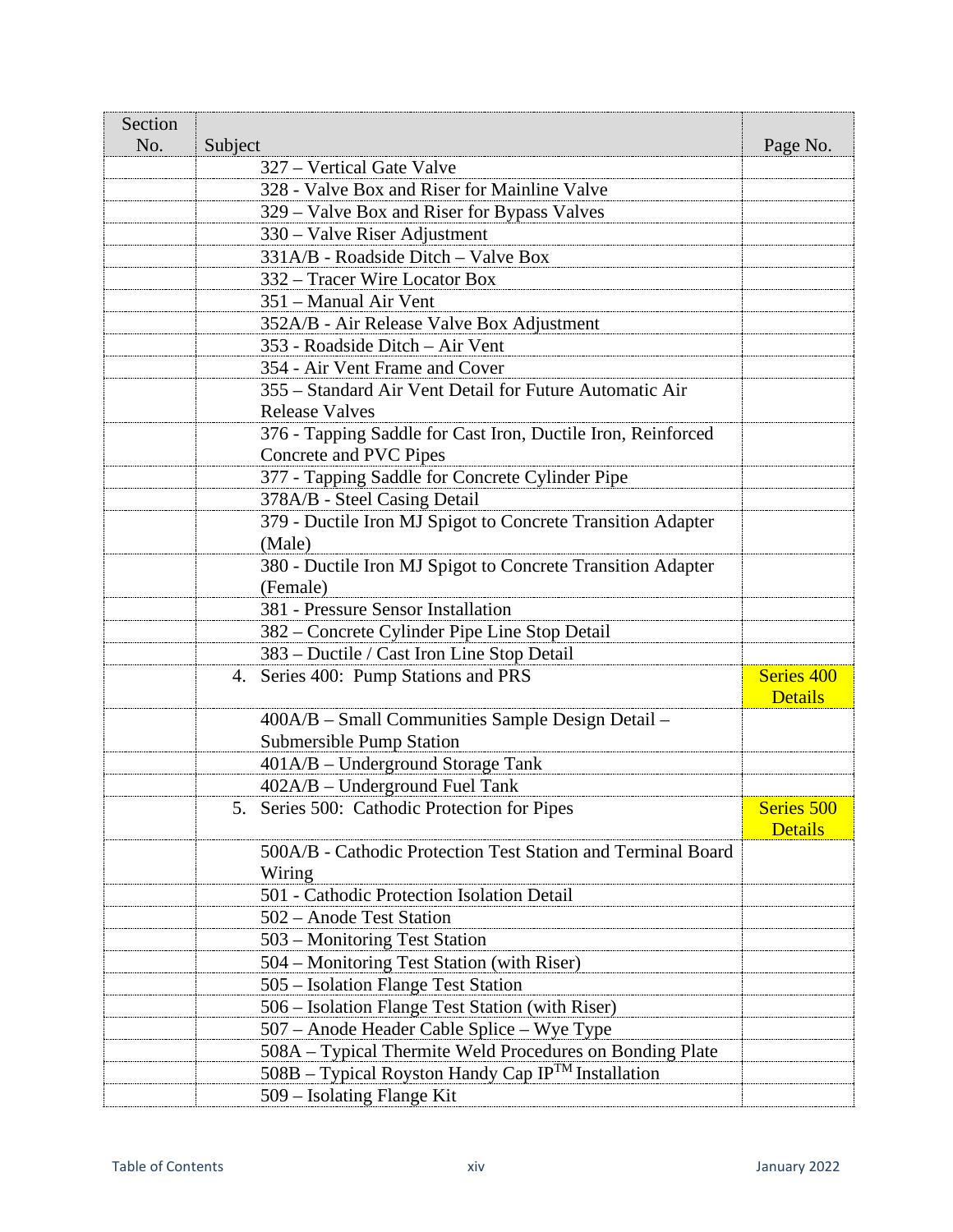| Section |                                                              |                                         |
|---------|--------------------------------------------------------------|-----------------------------------------|
| No.     | Subject                                                      | Page No.                                |
|         | 510 – Typical Bonding Plate                                  |                                         |
|         | 511 – Copper Wire to Pipe Pin Brazing Procedures             |                                         |
|         | 521 – Ductile Iron Pipe Galvanic System AC Ground Mat        |                                         |
|         | 522 – Ductile Iron Pipe Galvanic System Insulating           |                                         |
|         | Corporation                                                  |                                         |
|         | 523 - Ductile Iron Pipe Galvanic System Main Bonding         |                                         |
|         | 6. Series 600: Cathodic Protection for Buildings             | Series <sub>600</sub><br><b>Details</b> |
|         | 600 – Installation of Discrete Galvanic Anodes               |                                         |
|         | 601 – Installation of Distributed Galvanic Anodes            |                                         |
|         | 602 – Distributed Galvanic Anodes at Top of Wall             |                                         |
|         | 603 – Installation of Drilled-in Galvanic Anodes             |                                         |
|         | 604 – Conductive Mortar Bridge for use with High Resistivity |                                         |
|         | <b>Repair Mortars</b>                                        |                                         |
|         | 605 – Typical Galvanic Anode Layout                          |                                         |
|         | 606 - Typical Galvanic Anode Connections                     |                                         |
|         | 626 – Removal of Unsound Concrete Typical Section            |                                         |
|         | 627 – Concrete Rebuild Typical Section                       |                                         |
|         | 628 – Concrete Rebuild to Provide Minimum Cover Typical      |                                         |
|         | Section                                                      |                                         |
|         | 629 – Removal of Unsound Concrete Typical Corner Section     |                                         |
|         | 630 - Concrete Rebuild Typical Corner Section                |                                         |
|         | 631 – Reinforcing Section Loss Table                         |                                         |
|         | $632 - Lap Splice - Option 1$                                |                                         |
|         | 633 – Lap Splice Lengths – Option 1                          |                                         |
|         | 634 – Mechanical Splice – Option 2 Typical Removal Section   |                                         |
|         | 635 – Mechanical Splice – Option 2 Typical Rebuild Section   |                                         |
|         | 636 – Weld Splice – Option 3                                 |                                         |
|         | $637$ – Weld Splice Details A – Option 3                     |                                         |
|         | 638 - Weld Splice Details B - Option 3                       |                                         |
|         | 639 – Supplemental Reinforcement Requirements                |                                         |
|         | 640 – Adhesive Grouted Dowel Layout                          |                                         |
|         | 641 – Typical Concrete Rebuild Section at Embed Plate        |                                         |
|         | 642 - Shallow Depth (2" Max) Concrete Rebuild Horizontal     |                                         |
|         | 643 - Shallow Depth (2" Max) Concrete Rebuild Vertical       |                                         |
|         | 644 – Partial Depth Core Hole Concrete Rebuild               |                                         |
|         | 645 - Full Depth Core Hole Concrete Rebuild                  |                                         |
|         | 651 - Typical Sealant Details                                |                                         |
|         |                                                              |                                         |
| 37.     | <b>Suggested Division 1 Items</b>                            | $37 - 1$                                |
|         | A. Introduction                                              |                                         |
|         | B. Table of Division 1 Items for FIRM Consideration          |                                         |
|         |                                                              |                                         |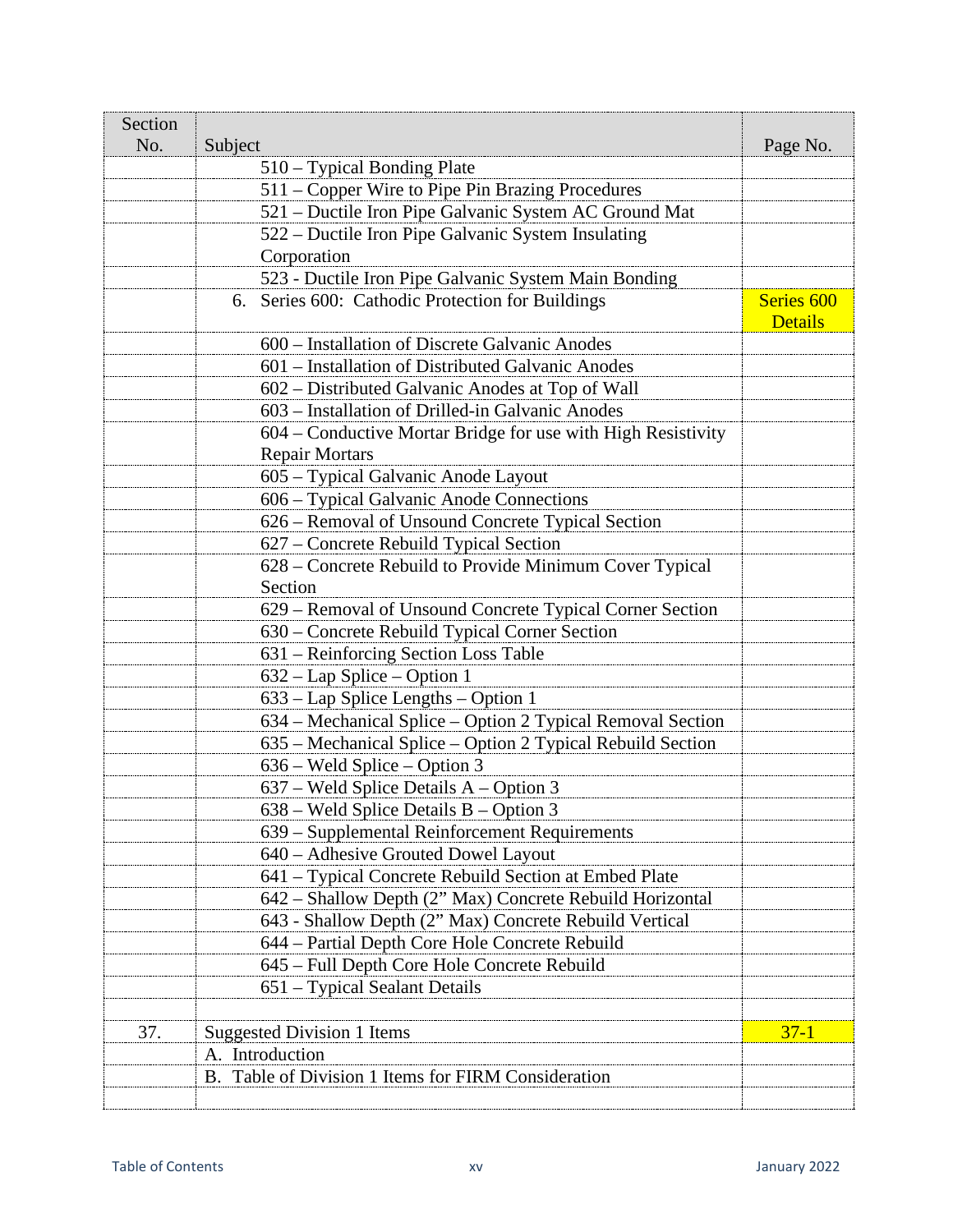| Section |                                                              |                         |
|---------|--------------------------------------------------------------|-------------------------|
| No.     | Subject                                                      | Page No.                |
| 38.     | <b>Front End Documents</b>                                   | $38-1$                  |
|         | A. Introduction                                              |                         |
|         | B. Responsibilities of the FIRM                              |                         |
|         | C. Standard Front End Documents                              |                         |
|         | 1. Project Specification Cover                               |                         |
|         | 2. Table of Contents                                         |                         |
|         | 3. Advertisement for Bids                                    |                         |
|         | 4. Instruction to Bidders                                    |                         |
|         | 5. Questionnaire                                             |                         |
|         | 6. Bid Bond                                                  |                         |
|         | 7. Agreement                                                 |                         |
|         | 8. Performance Bond                                          |                         |
|         | 9. Payment Bond                                              |                         |
|         | 10. Warranty Bond                                            |                         |
|         | 11. Escrow Agreement                                         |                         |
|         | 12. VCWRLF Requirements                                      |                         |
|         | 13. WIFIA Requirements                                       |                         |
|         | 14. Standard General Conditions of the Construction Contract |                         |
|         | 15. Supplementary Conditions                                 |                         |
|         | D. Specific Documents Requiring FIRM Input                   |                         |
|         | 1. Advertisement for Bid                                     |                         |
|         | 2. Instructions to Bidders                                   |                         |
|         | 3. Agreement                                                 |                         |
|         | <b>Supplementary Conditions</b><br>4.                        |                         |
|         | Attachment A - EJCDC Front End Documents (PDF)               | A                       |
|         |                                                              |                         |
| 39.     | <b>Construction Administration Forms/Format</b>              | $39-1$                  |
|         | A. Introduction                                              |                         |
|         | <b>B.</b> Contract Administration Forms                      |                         |
|         | 1. Sample Bid Recommendation Letter                          | $\mathbf{A}$            |
|         | Notice of Award<br>2.                                        | $\bf{B}$                |
|         | Notice to Proceed<br>3.                                      | $\overline{C}$          |
|         | <b>Emergency Contact List</b><br>4.                          | D                       |
|         | 5. Field Order                                               | E                       |
|         | <b>Request for Proposal</b><br>6.                            | $\overline{\mathrm{F}}$ |
|         | <b>Work Change Directive</b><br>7.                           | G                       |
|         | Change Order<br>8.                                           | H                       |
|         | <b>Application for Payment</b><br>9.                         | П                       |
|         | <b>Summary Sheet</b><br>a.                                   |                         |
|         | Schedule of Values - Lump Sum<br>b.                          |                         |
|         | Schedule of Values – Unit Price<br>$\mathbf{c}$ .            |                         |
|         | <b>Stored Materials Inventory</b><br>d.                      |                         |
|         | <b>Diversity Procurement Statement</b><br>e.                 |                         |